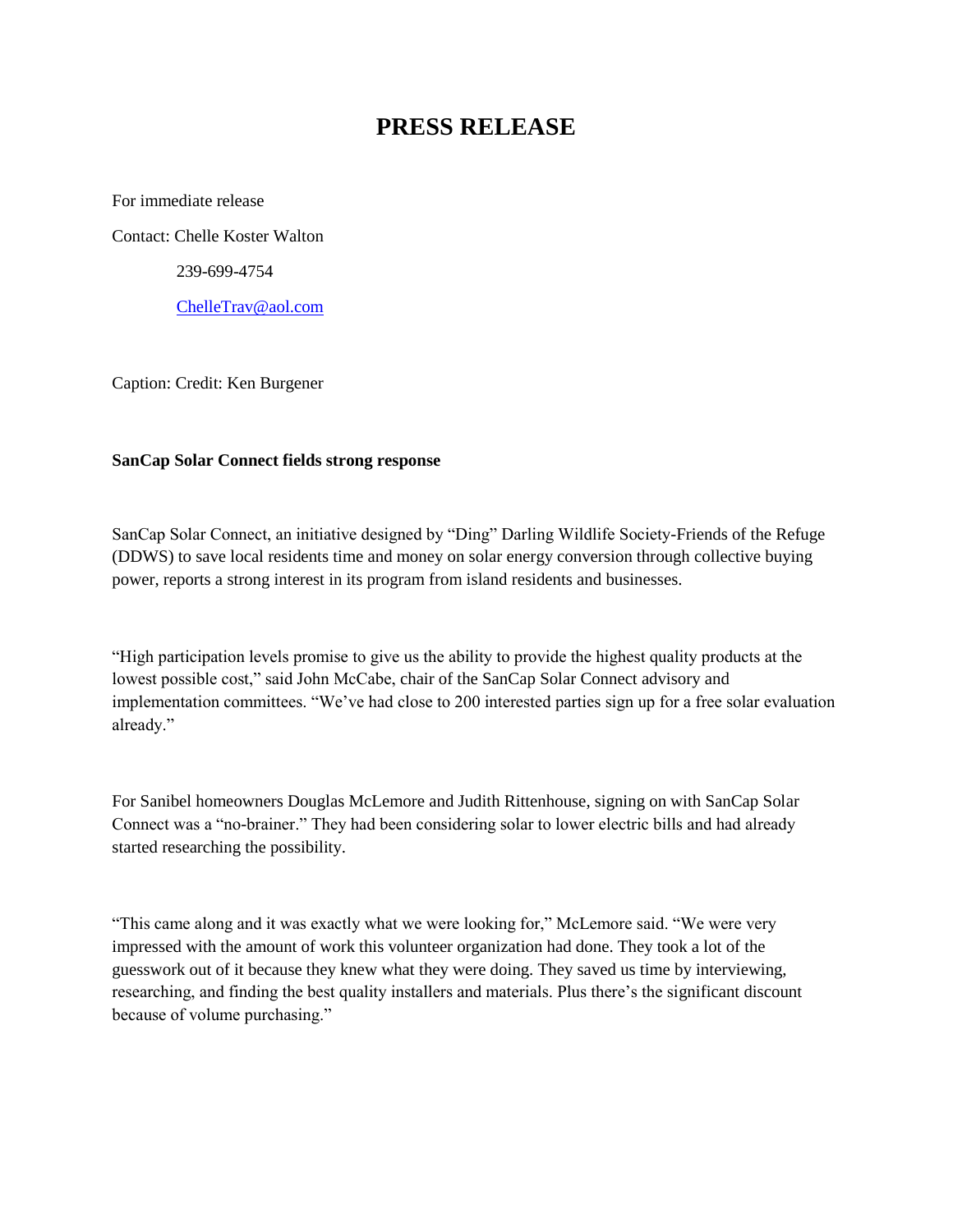The part-time Sanibel couple saw installation begin in December, in time to file for the federal solar energy credit on 2015 taxes. After recently returning to the island during last week's rain events, McLemore commented: "We did watch the monitoring tool for the few hours yesterday that the sun was out, and it was good to see electricity being generated. The process couldn't have been easier for parttimers like us, who don't always have great luck finding contractors," he added. "It provided a lot of comfort."

Full-time Sanibel islander Ken Burgener agrees. "'Ding' Darling did all the brainwork," he said. "That was the selling point. For a private person to go out and talk to 10 or 15 contractors, you're going to get 10 or 15 different answers."

Urban Solar Group, the contractor selected by DDWS' vetting committee, recently installed the solar system in four days on Burgener's Rabbit Road home earlier this month. Now he's waiting for LCEC to activate the meter.

"They told me seven to eight years for the payback on my investment," said Burgener, who was the third resident to have a SanCap Solar Connect system installed. "But it's not just about the money. It's about saving energy and keeping Sanibel green."

In addition to McCabe, the SanCap Solar Connect advisory committee that vetted contractors consists of Dr. Joseph H. Simmons, director of renewable energy research at Florida Gulf Coast University (FGCU); Richard Johnson, Bailey's General Store; and Mark Anderson, Benchmark General Contractors.

Islanders can go online at [www.SanCapSolarConnect.org](http://www.sancapsolarconnect.org/) to easily sign up for a free evaluation and to find more information. The web site's FAQ page answers the most common questions about the program and solar energy.

Interested parties can also contact program coordinator Joyce Lathrop at [jlathrop@sancapsolar.org.](mailto:jlathrop@sancapsolar.org) or 239-940-8931 for more information and to request a solar analysis.

Based on the success of a number of initiatives in other states, SanCap Solar Connect is the first-ever community-driven solarize program in Florida. The SanCap Solar Connect initiative was made possible partially through funding from solar advocates Fred and Alice Stanback.